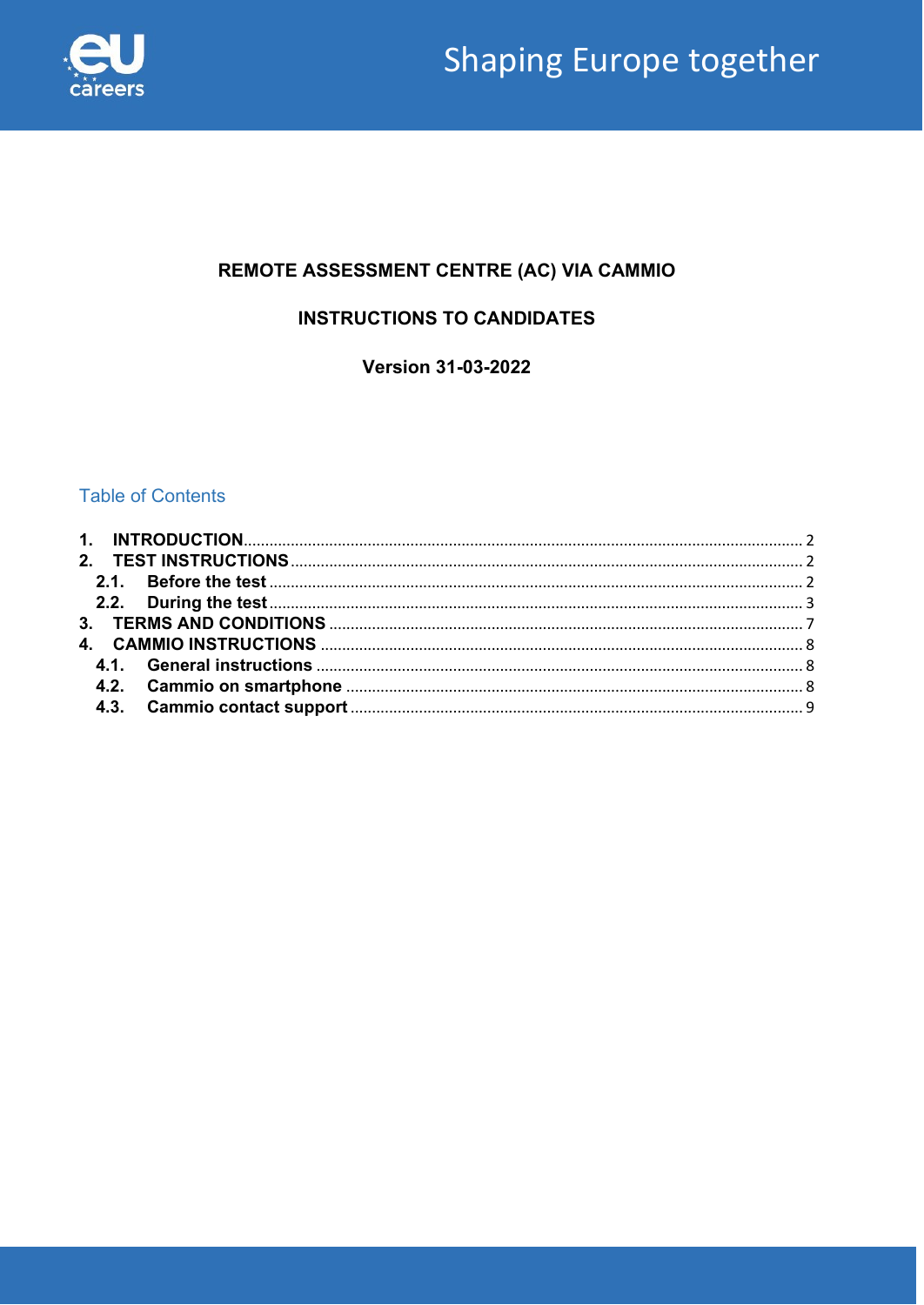## <span id="page-1-0"></span>**1. INTRODUCTION**

It is essential that you read this document carefully **before** your first Assessment Centre test.

The Assessment Centre tests will take place online via the **Cammio platform** [\(https://cammio.com/\)](https://cammio.com/).

You will receive 2 invitations for your Assessment Centre tests, namely:

- **1. From EPSO**: you will receive an invitation in your EPSO account approximately 1 to 3 weeks before the start of the Assessment Centre indicating the dates and times (Brussels time) of all your Assessment Centre tests**.** Please ensure that you consult your EPSO account **at least twice a week**;
- **2. From Cammio**: you will receive an email invitation for each test approximately 1 week before the date of the test in question. N.B. should you insert the invitation in your email calendar, depending on the time zone settings of your email account, the appointment time **may no longer** be displayed in Brussels time (CET or CEST, as applicable). You must therefore refer only to the schedule in your EPSO account (see point 1 above), or switch the time zone of your email calendar to "Brussels time".

**Avoid** changing your email address during the entire selection process

#### <span id="page-1-1"></span>**2. TEST INSTRUCTIONS**

#### <span id="page-1-2"></span>**2.1.Before the test**

- 1. The Cammio email invitation:
	- a. Add it to your email provider calendar (Outlook, Hotmail, Gmail etc.) by double clicking on the file attached to the invitation, which appears as follow:



- b. If you have not received the invitation(s) at the latest 3 working days before your test day, you should first check the junk/spam email folders. Please **inform EPSO immediately via email** (see the link "please email EPSO" in the EPSO account invitation letter) if no email was received.
- 2. Choose a quiet and calm environment, a location/room where you will not be disturbed and where you have a stable internet connection.

Version 31-03-2022 Page **2** of **10** 3. Ensure your laptop and mobile device are fully charged.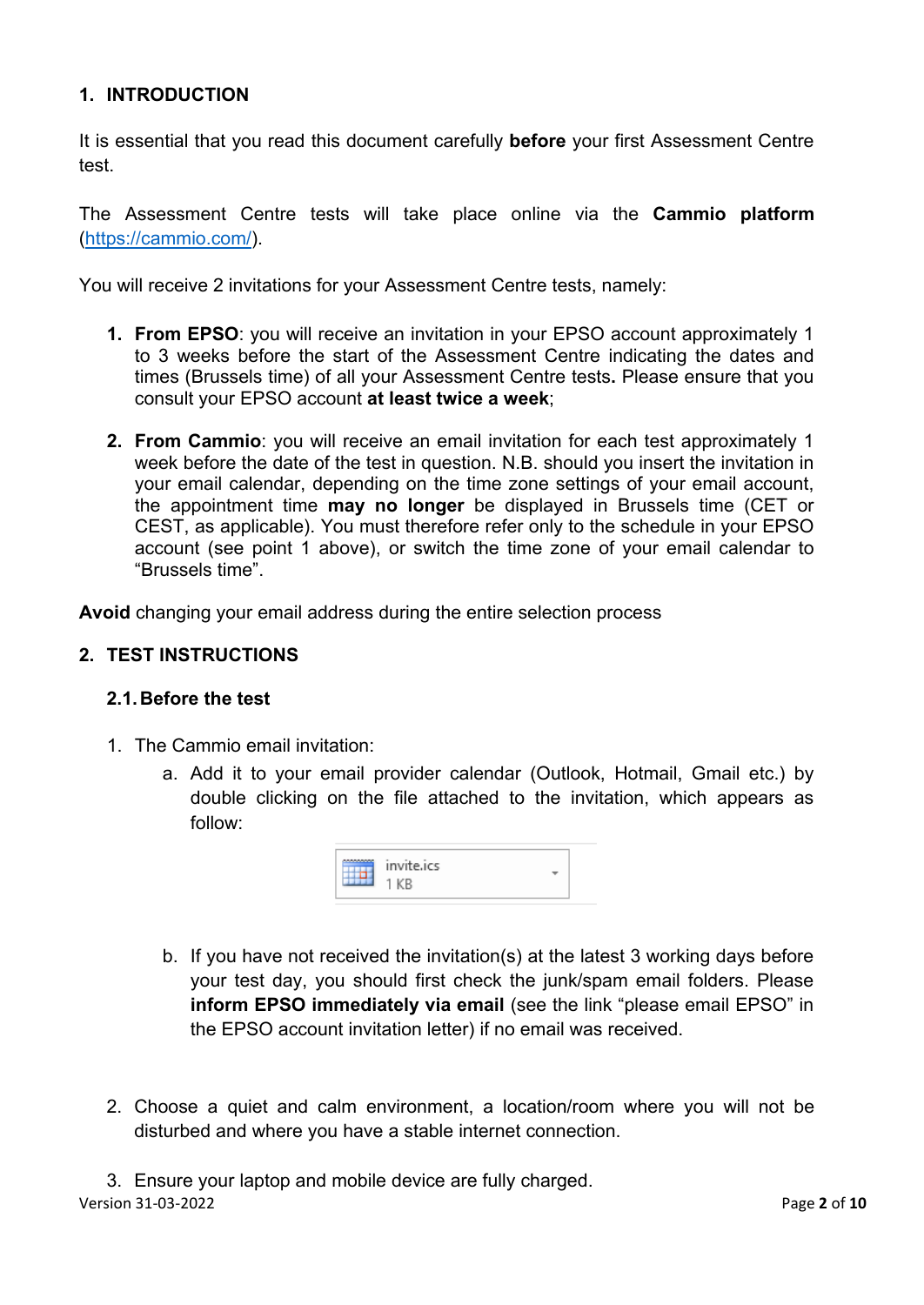- 4. Test your internet speed via [https://www.speedtest.net/.](https://www.speedtest.net/) You will need a minimum internet speed of 300 Kbps. It is recommended to use a WiFi or wired connection. Don't forget to close running programs that may be taking up bandwidth. You may need to [clear your browser of](https://www.ccleaner.com/knowledge/how-to-clear-cookies-from-your-browser) cookies.
- 5. Find out more on Cammio:
	- a. check the Cammio video tutorial here: <https://vimeo.com/642656714/fe6f185862>
	- b. click the "Start video interview" in your email invitation before the day of the interview
- 6. Check that your webcam and microphone are working.
- 7. Use the restroom before the test as you leaving the room during the test is not permitted.
- 8. If you wear glasses, contact lenses or a hearing aid, be sure to have them with you in the room for the whole duration of the tests.

# <span id="page-2-0"></span>**2.2.During the test**

- 1. Ensure your availability at the time slot allocated to you and log into Cammio **10 minutes before** the appointment (Brussels time).
- 2. To start an interview click on the button Start video interview in the Cammio invitation or on the link in the calendar meeting.
- 3. You will have to test your **web connection, camera and microphone** before accessing your interview:
	- a. Cammio will prompt you to do a **mandatory** configuration test. Click on "Yes".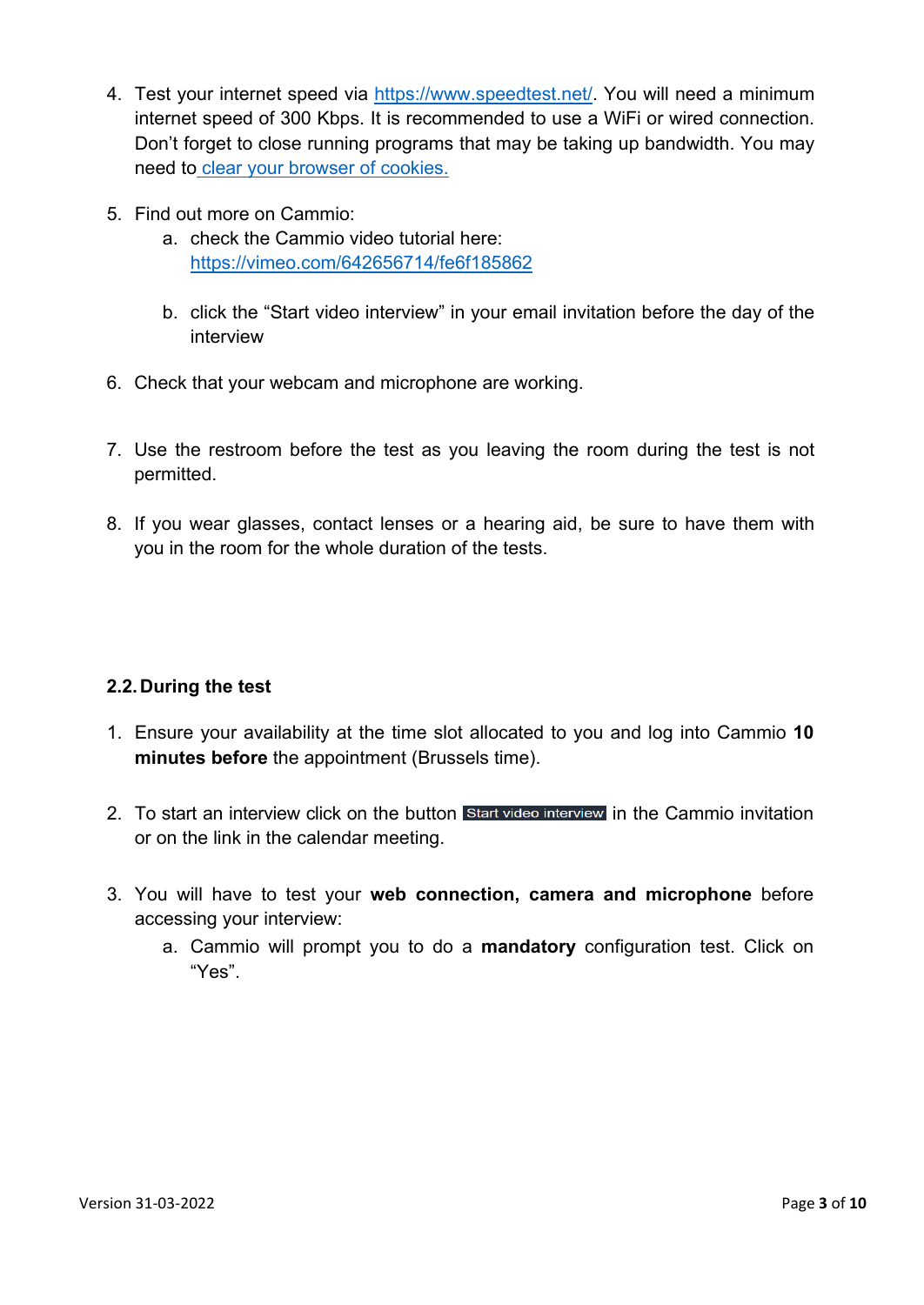

b. Wait a few moments for the check up to be enabled.



c. Click on "Continue".



d. If you have 2 cameras / microphones, ensure that you select them correctly.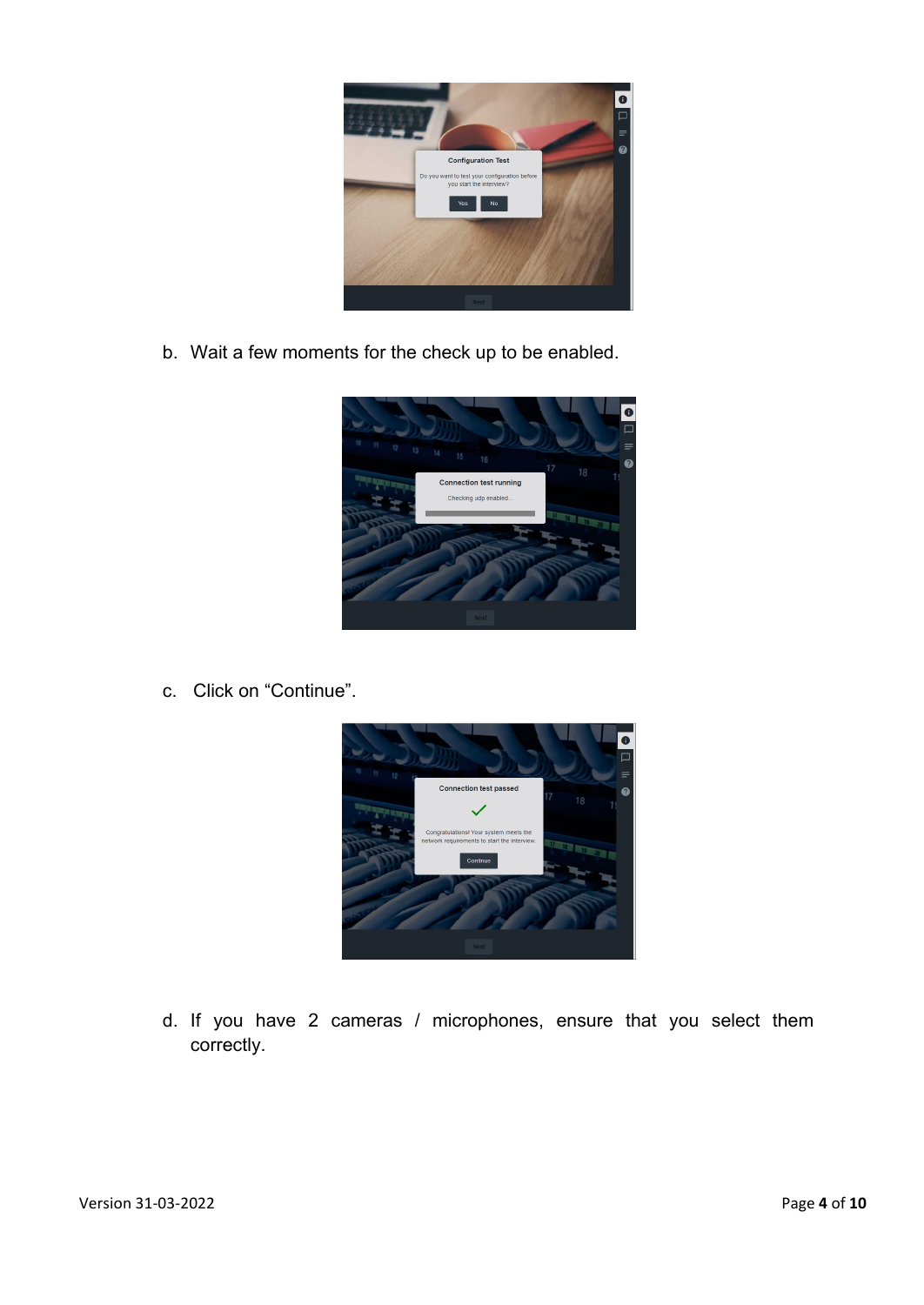It is mandatory to:

• **select the camera** to be able to enter the meeting. When the camera is activated you will see yourself instead of the green screen.



• **activate the microphone** by speaking out loud a few words.



- e. Click on ''Join''
- **f. You will be requested to move your camera around you in order to show that you are alone in the room.**
- g. In order to change the view of the Selection Board member, click as shown below:

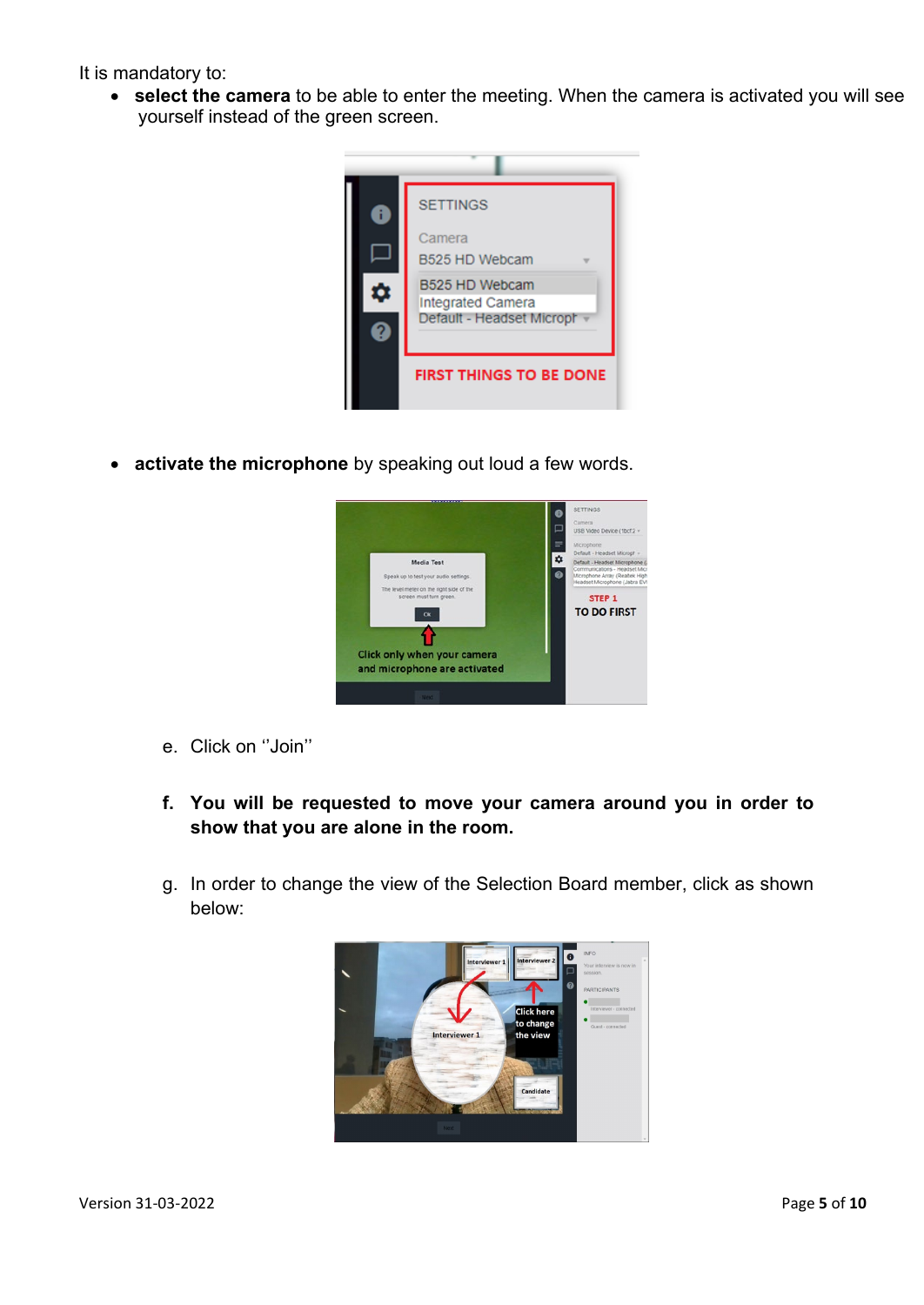- 4. Be ready to switch to Cammio on your smartphone via cellular data connection (3G/4G/5G) if your WiFi/cable connection is lost or becomes unstable during the test.
- 5. If you **lose the connection on your PC/laptop during an interview**, the following notification will pop up:

| cammio                                                                                           |
|--------------------------------------------------------------------------------------------------|
| Error                                                                                            |
| We are sorry, but an error has occurred.                                                         |
| The connection to the server was lost, please try to re-connect by using the link in your e-mail |
|                                                                                                  |
|                                                                                                  |
|                                                                                                  |
|                                                                                                  |
| Mail Support                                                                                     |

To rejoin the meeting, follow this **3 steps approach**:

- On your PC/laptop, refresh the page and check if the connection is re-established.
- If the above solution does not work, change the browser on your PC/laptop and rejoin the meeting using the button start video interview in the Cammio invitation or the link in the calendar meeting.
- If you still cannot reconnect, please switch to your smartphone (see details in section 4.2).

In the event you are unable to reconnect to your interview, you must contact Cammio support directly (see details in point 4.3).

- 6. Any severe technical disruption during the test must be thoroughly justified and brought to the attention of  $EPSO<sup>1</sup>$  $EPSO<sup>1</sup>$  $EPSO<sup>1</sup>$  as soon as the connection is re-established. If technical disruption persists, the test will be terminated and, in suitably justified cases, rescheduled to a later date.
- 7. The Selection Board members will introduce the test.
- 8. Listen carefully to the instructions and make sure you understand the questions before you give an answer.
- 9. If the Selection Board member is disconnected, you will see the following message and you will have to wait for the reconnection of the interviewer in order to proceed:

<span id="page-5-0"></span><sup>&</sup>lt;sup>1</sup> See the link "please email EPSO" in your EPSO account invitation letter.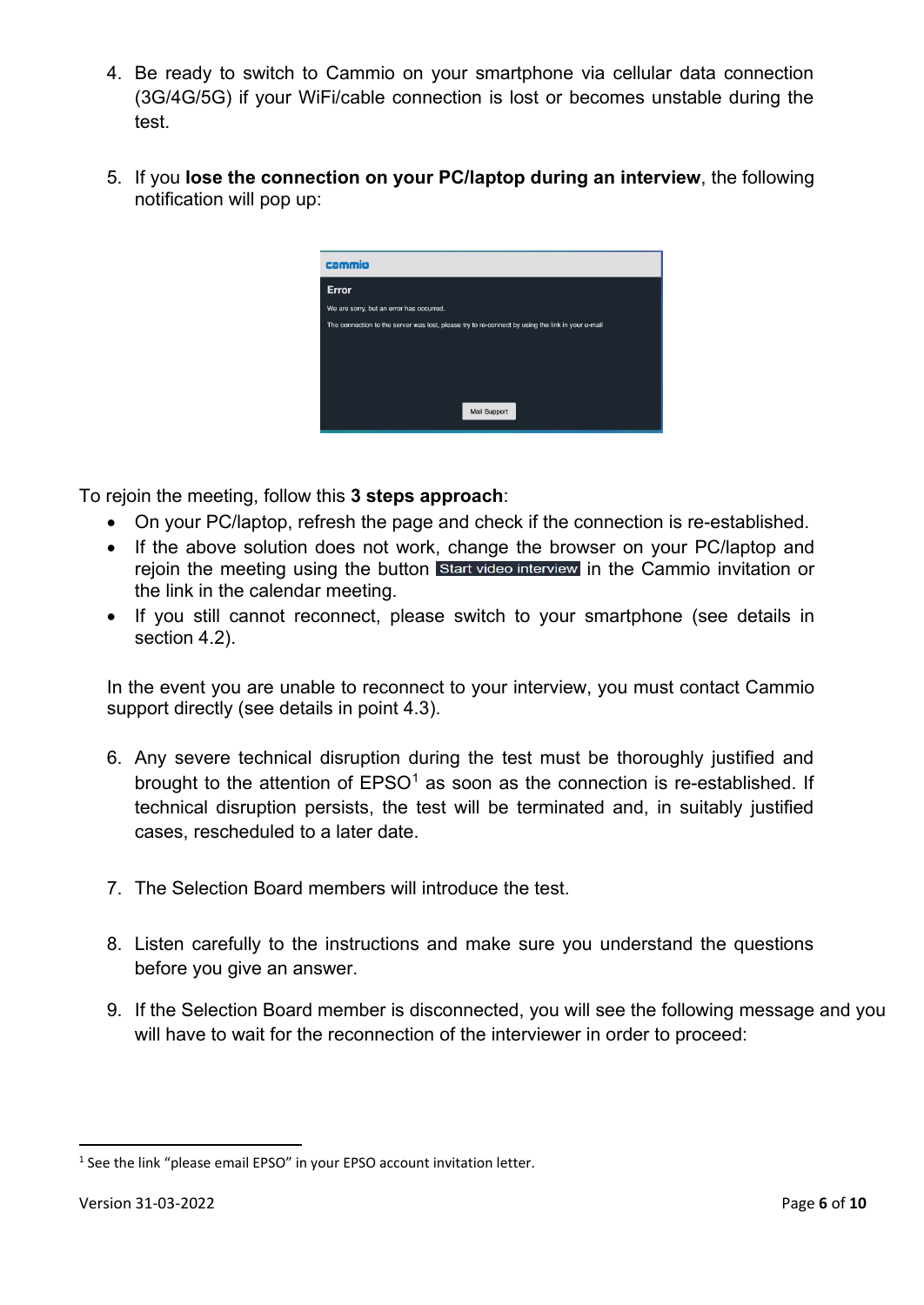

10.At the end of the test, please leave the meeting and check your calendar for the next scheduled test, if any.

#### <span id="page-6-0"></span>**3. TERMS AND CONDITIONS**

By participating in the Assessment Centre stage of the competition, you agree to the following terms and conditions. Any breach of these terms may provide grounds for the Selection Board to terminate your participation in this competition:

- 1. You understand that there are time zone differences and that you are responsible for your online attendance at the allocated Brussels, Belgium date and time (CET or CEST, as applicable.).
- 2. The test duration as indicated in the outlook **invitation is approximate** and may be longer or shorter than indicated, the determining factor being any delays incurred due to technical disruption.. The Selection Board is sovereign in the management of the time dedicated to the interview, and this in order to **ensure equal treatment of candidates.**
- 3. The candidate must ensure that any virtual assistant e.g. Siri, Alexa or any equivalent applications or devices are unplugged/deactivated during the test.
- 4. On the part of the candidate the following is **not** permitted:
	- a. Pursue any external assistance during the tests;
	- b. Record, save or share any part of the tests by any means;
	- c. Disappear from camera view;
	- d. Engage in hand movements that could be interpreted as sign language;
	- e. Access or attempt to access another site / document online:
	- f. Blur background in Cammio.
- 5. It is the candidate's responsibility to ensure that the technical requirements are met (please see the Cammio instructions section hereunder).
- 6. For a better user experience, we recommend using a headset with a microphone.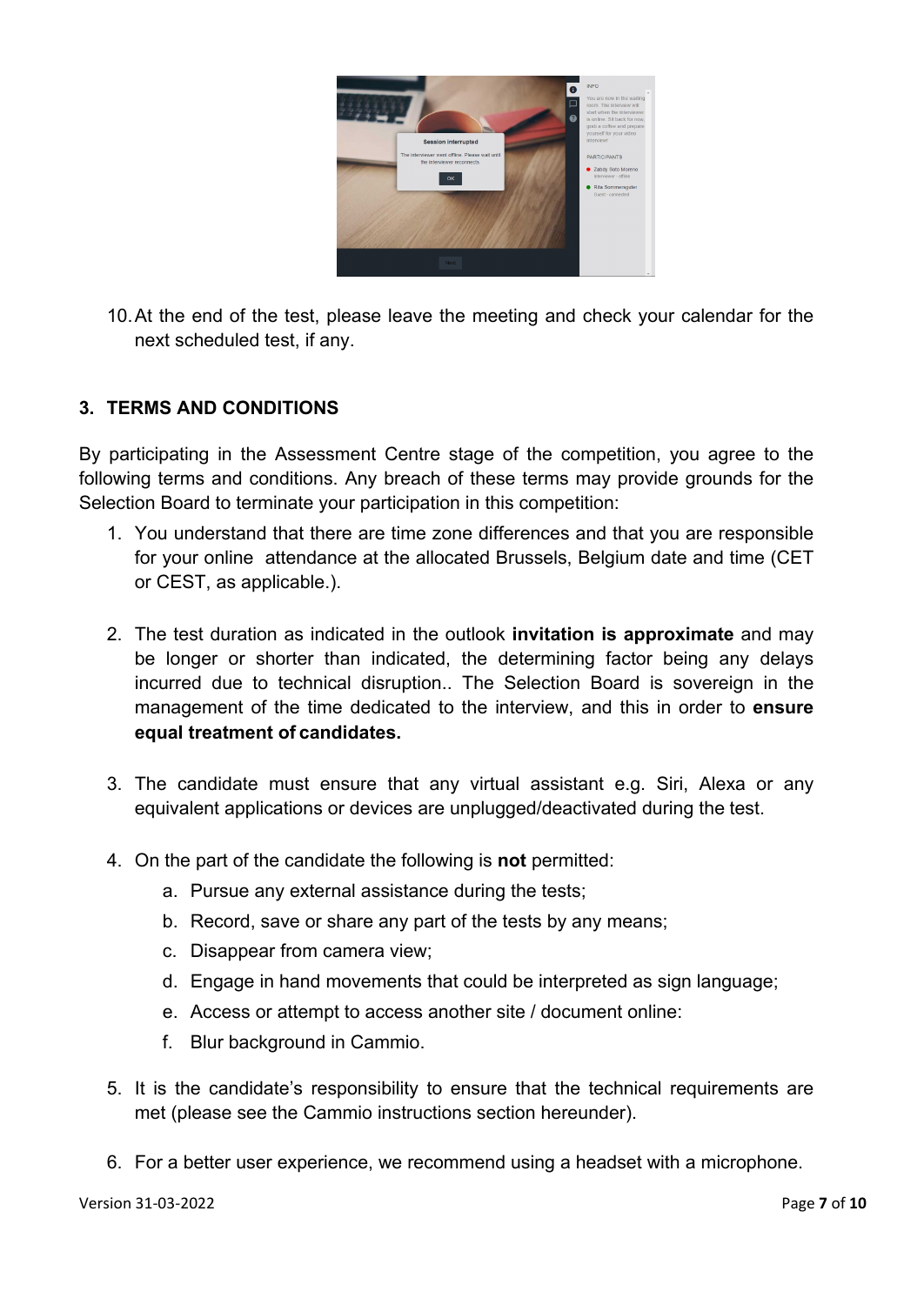## <span id="page-7-0"></span>**4. CAMMIO INSTRUCTIONS**

#### <span id="page-7-1"></span>**4.1.General instructions**

The Cammio website provides **all necessary information** in order to have a smooth testing experience.

We **strongly** advise you to consult the candidate support page [\(https://cammio.com/candidate-support/\)](https://cammio.com/candidate-support/) and more specifically the following sections:

- 1. **[FAQ](https://cammio.com/candidate-support/faq/)**: this section provides information regarding the process, troubleshooting, interview equipment etc.;
- 2. **[Interview set-up](https://cammio.com/candidate-support/interview-set-up/)**: tips for a smooth video experience;
- 3. **[Live interview](https://cammio.com/candidate-support/what-is-a-live-interview/)**: this will be the most used interview option by EPSO. It is a classic interview where candidates and assessors interact simultaneously;
- 4. **[Automated interview](https://cammio.com/candidate-support/what-is-an-automated-interview/)**: EPSO will use this option from time to time. Candidates can answer video or text questions with a video recording and have the flexibility to conduct their interview on any device and at a time that suits them best within a given period set by EPSO.

#### <span id="page-7-2"></span>**4.2.Cammio on smartphone**

If your Internet connection is lost/unstable on your PC/laptop (see point 2.2), connect to the interview with your smartphone using cellular data (3G/4G/5G).

To do so, open the invitation email from Cammio on your smartphone and click on the button "Start video interview" or click on the link in the calendar meeting.

It is **highly** recommended to use **Google Chrome for Android devices and Safari for iOs devices**.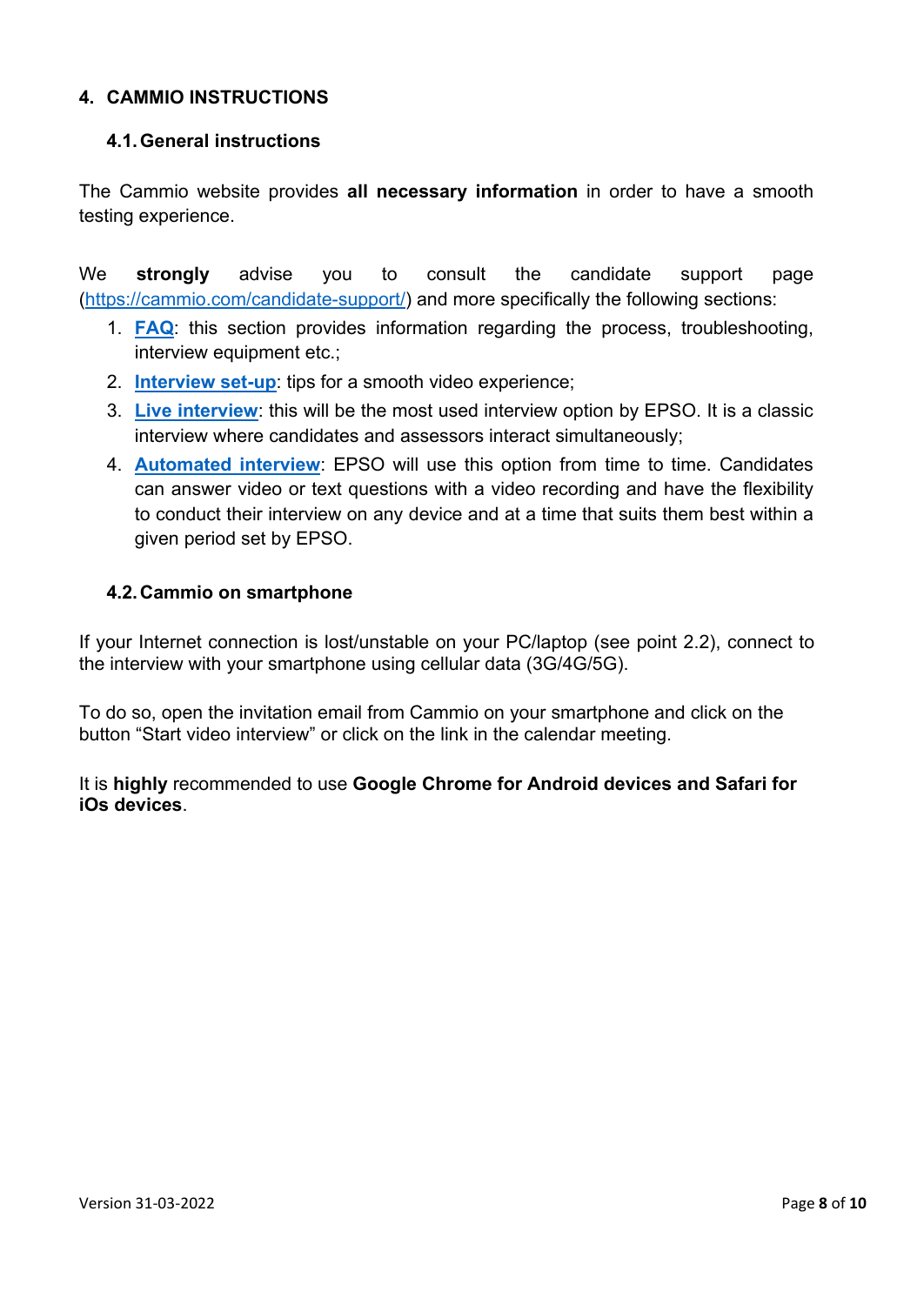

You may set Google Chrome as your default web browser as follows:

- On your Android, open Settings  $\mathbb{R}$ .
- Tap Apps & notifications.
- At the bottom, tap Advanced.
- Tap Default apps.
- Tap Browser App  $\geq$  Chrome  $\bullet$ .

Depending on your smartphone's privacy settings, you may need to access the settings of the web browser and **activate the camera and microphone**.

# <span id="page-8-0"></span>**4.3.Cammio contact support**

# **4.3.1. General information**

If you experience issues during your interview, click on the 'help' button to access a detailed help section.

For immediate help you can use the Cammio support chat.

Cammio's **automatic (pre-registered Q&As)** chatbot can assist candidates in English, German, Spanish, French, Italian, Portuguese and Dutch.

Cammio's **live** chatbot can assist candidates in English and German:

- 1. Type your question in the lower right corner by clicking this button  $\overline{R}$  ;
- 2. A pop up window will appear and it will ask you for your email address;

Version 31-03-2022 Page **9** of **10** 3. Cammio will resolve your issue as soon as possible and respond to you via email.